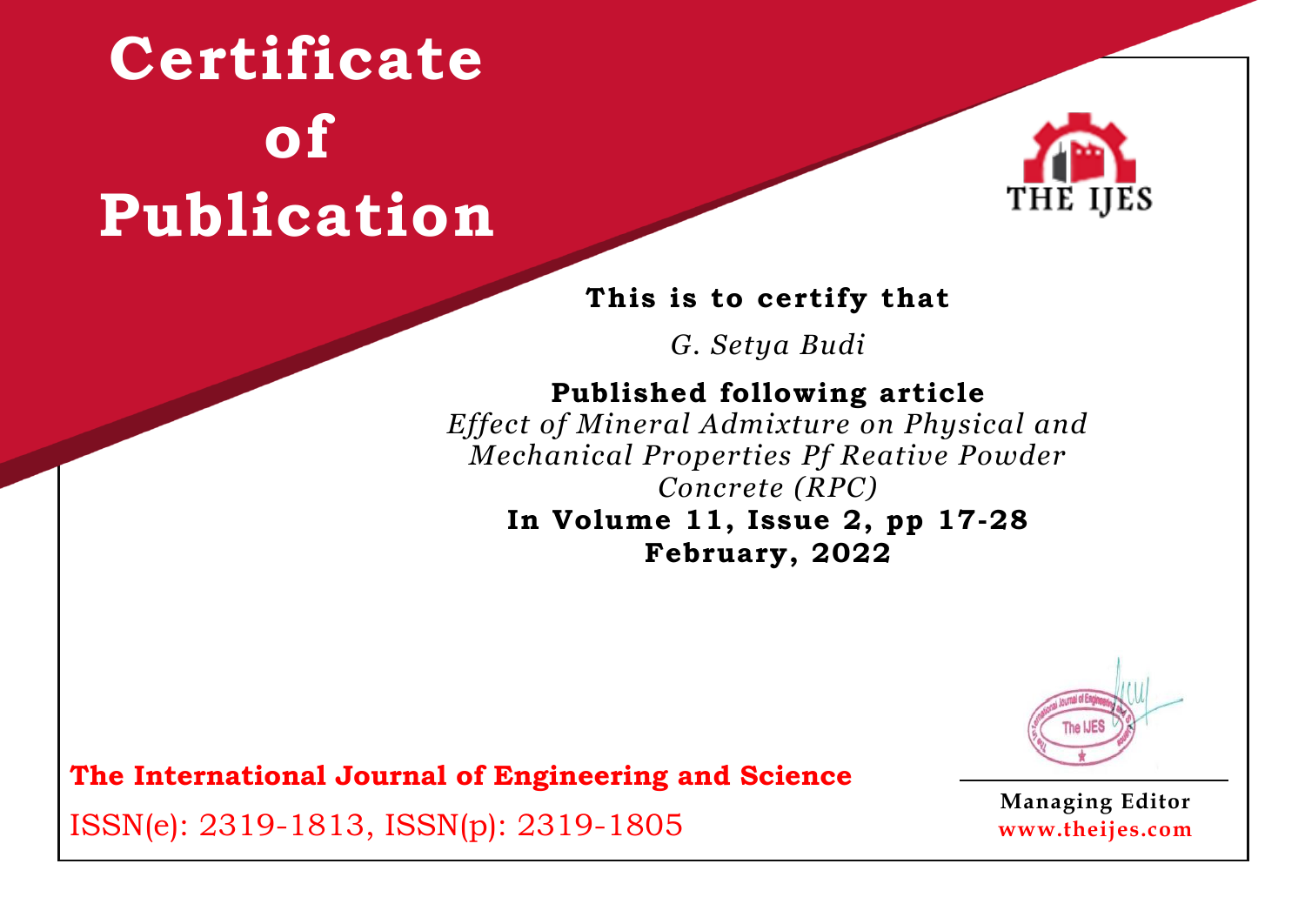

#### **This is to certify that**

*E. Sutandar*

### **Published following article**

*Effect of Mineral Admixture on Physical and Mechanical Properties Pf Reative Powder Concrete (RPC)* **In Volume 11, Issue 2, pp 17-28**

**February, 2022**



**The International Journal of Engineering and Science**

ISSN(e): 2319-1813, ISSN(p): 2319-1805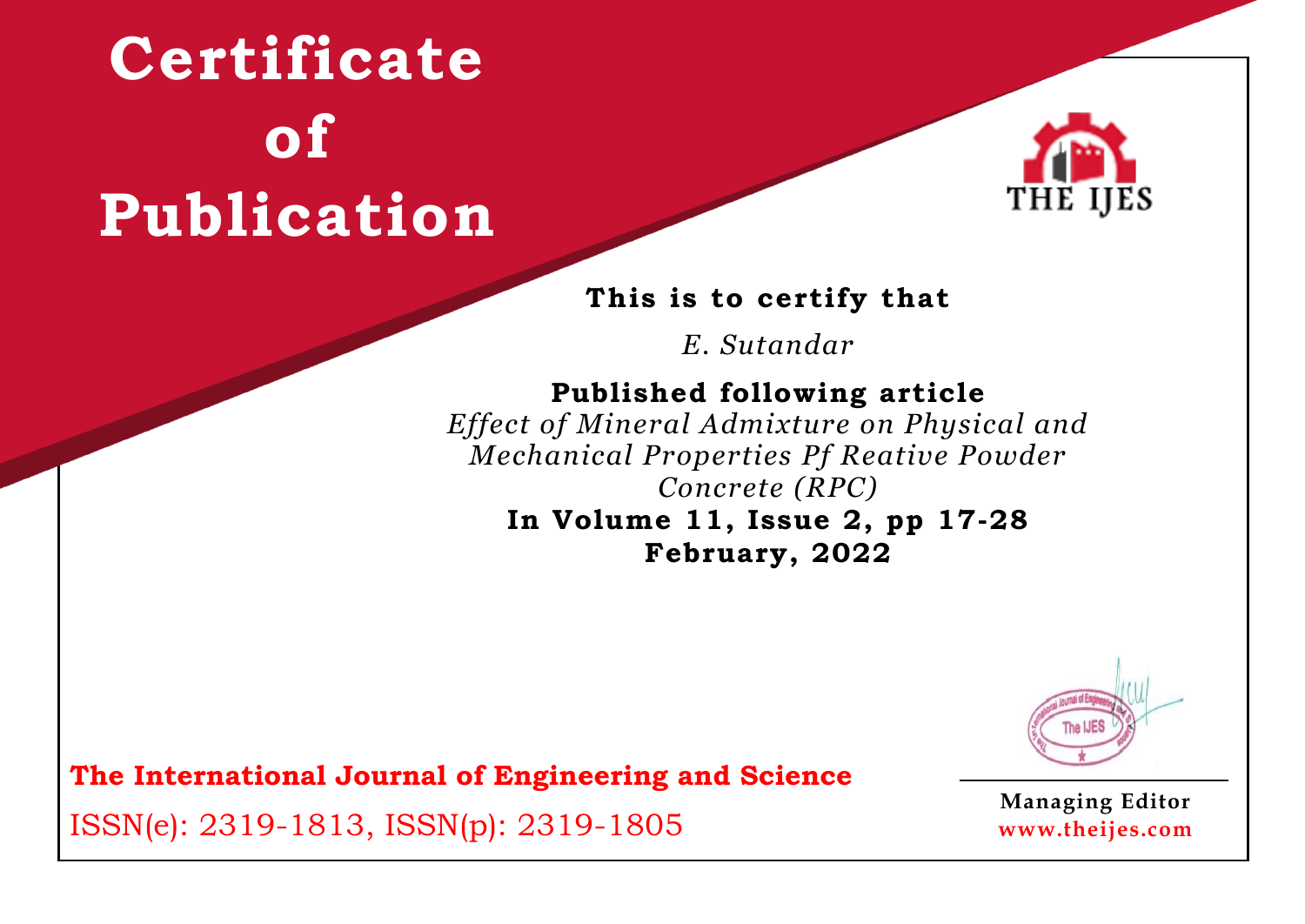

#### **This is to certify that**

*A. Supriyadi*

### **Published following article**

*Effect of Mineral Admixture on Physical and Mechanical Properties Pf Reative Powder Concrete (RPC)* **In Volume 11, Issue 2, pp 17-28**

**February, 2022**



**The International Journal of Engineering and Science**

ISSN(e): 2319-1813, ISSN(p): 2319-1805